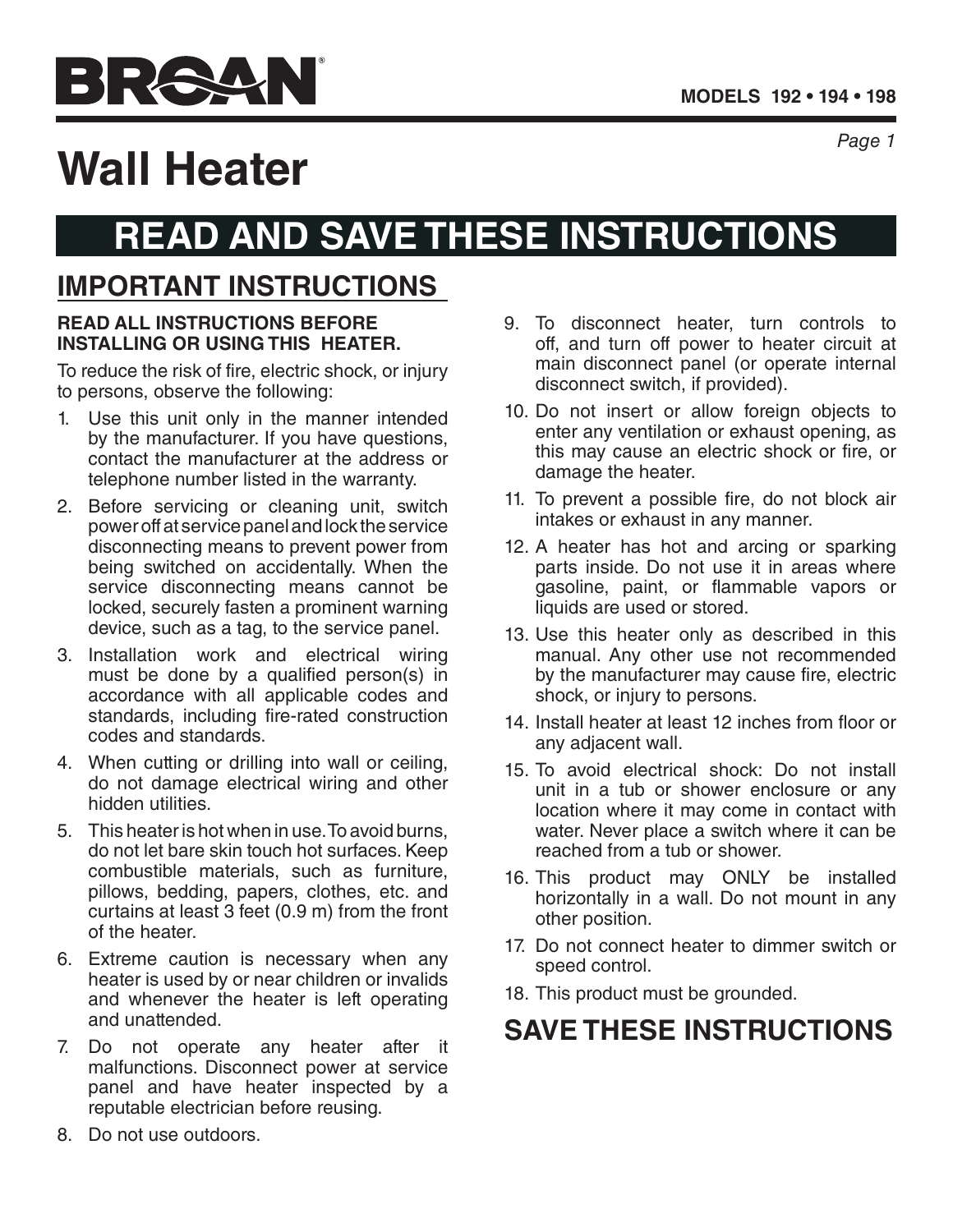## *Page 2* **PLANNING**

This heater is intended to be used to supply supplemental heat from a wall location in new or existing construction.

Choose a location where edge of heater will be at least 12" from the floor or any adjacent vertical surface.

The heater can be operated using its built-in thermostat or a remote thermostat (such as the Model 86W Line-Voltage thermostat or an appropriate low-voltage thermostat and transformer/relay). The Model 85 Kit is available for surface-mount appli cations. Purchase these accessories separately.

Plan to supply the heater with proper line voltage and appropriate power cable.

**NOTE:** Power can be tapped from a nearby circuit depending on the heater wattage required and the amperage rating of the circuit.

Heater can be converted to half-wattage to avoid overloading such circuits.

| <b>MODEL</b> | <b>VOLTS</b> | <b>AMPS</b>       | <b>WATTS</b>        | <b>BTU/HR</b> |
|--------------|--------------|-------------------|---------------------|---------------|
| 192          | 240          | 8.33/4.17         | l <b>2000</b> /1000 | 6827/3413     |
| 194          | 240          | <b>12.50/6.25</b> | 3000/1500           | 10240/5120    |
| 198          | 240          | 16.67/8.33        | 4000/2000           | 13653/6827    |

**Bold** ratings are factory wired.

See "OPTIONAL WIRING CONVERSIONS" sec tion for wattage conversion instructions.



Follow these basic steps when installing this heater:

- 1) Nail housing to studs.
- 2) Connect power cable.
- 3) Fasten heater assembly and grille to housing.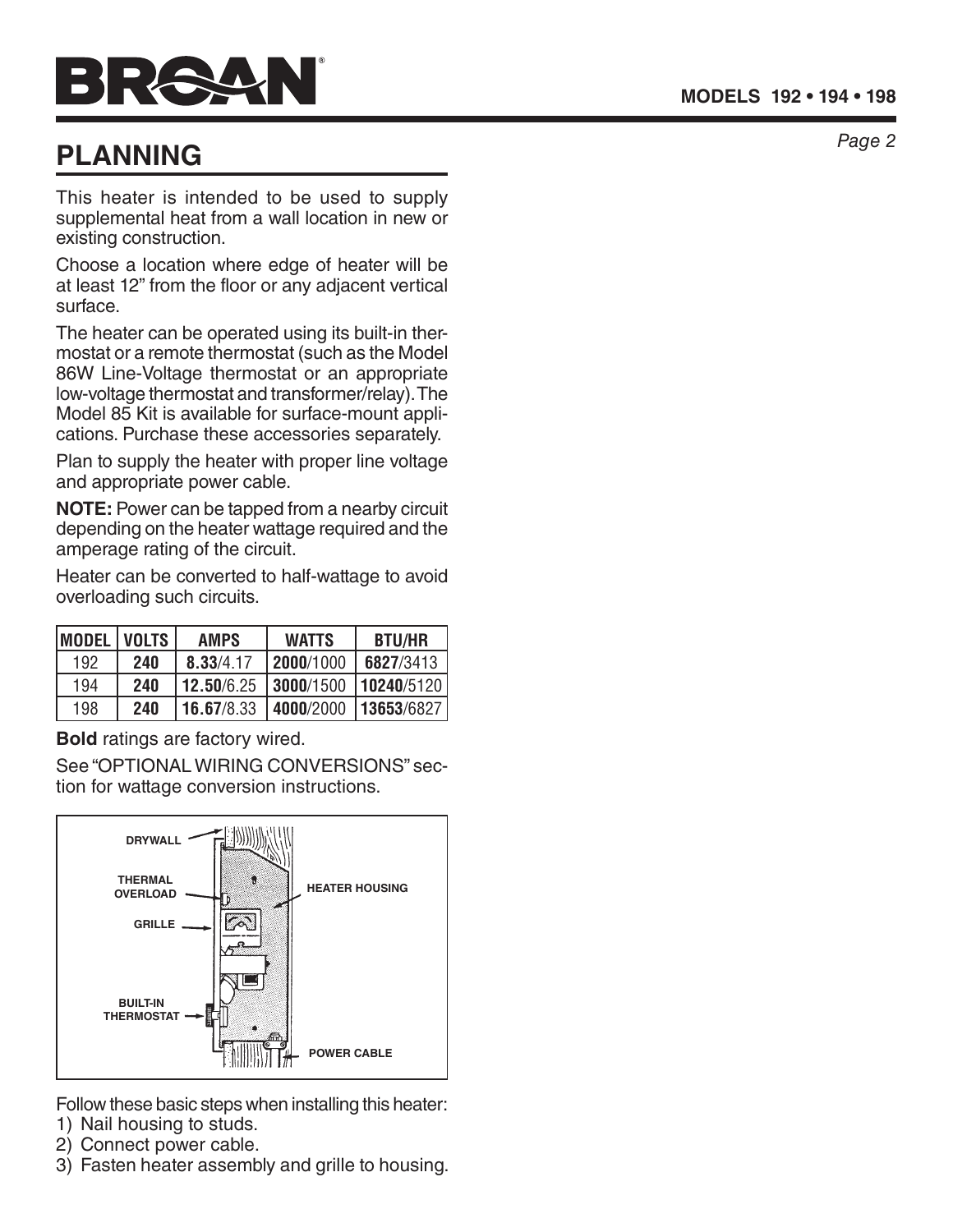

## **INSTALLATION**

**WARNING: To reduce the risk of fire, do not store or use gasoline or other flammable vapors and liquids in the vicinity of the heater.**

**CAUTION: High temperature, risk of fire, keep electrical cords, drapery, furnishings, and other combustibles at least 3 feet (0.9 m) from the front of the heater and away from the side and rear.**



1. Remove heater assembly from housing. Take out the four (4) screws shown and set heater assembly aside.



2. Attach housing to wall studs.

**NOTE:** Locate housing at least 12" from floor on any adjacent walls.

Use the measuring guides on the sides of housing to position housing so that it will be flush with finished wall. Nail the housing to studs through the hole and slot on both sides of housing.

**NOTE:** In 24"-on-center stud construction, framing in between studs is necessary.

*Page 3*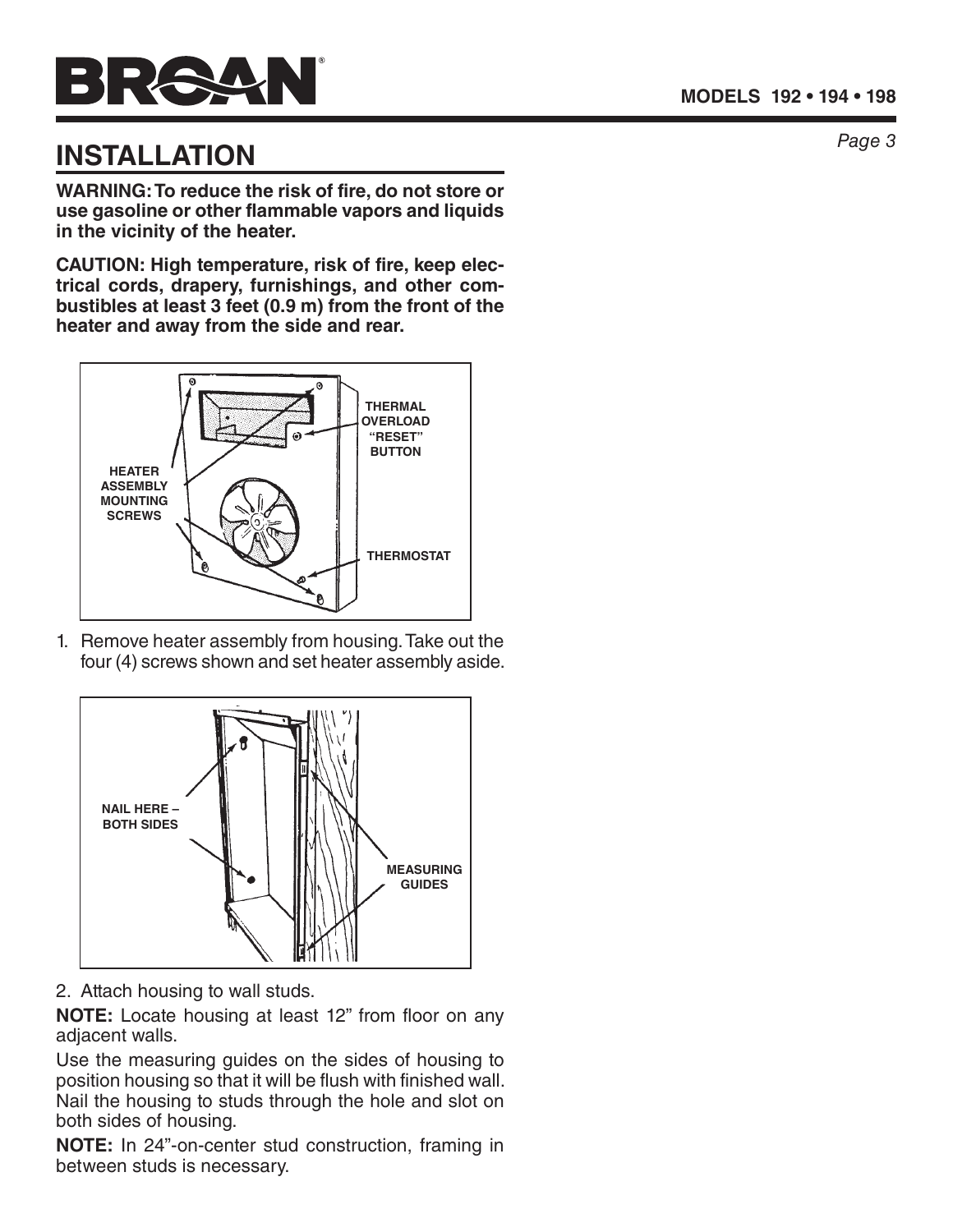## *Page 4* **WIRING**

**Installation work and electrical wiring must be done by a qualified person(s) in accordance with all applicable codes and standards, including fire-rated construction codes and standards.** 



- 1. Connect power cable to housing. Attach electrical power cable to housing using appropriate connector. Allow 6" of wire inside housing. Secure ground wire to housing with grounding clip, as shown.
- 2. Wire the heater assembly. Connect wires from heater assembly to power cable wires. Follow wiring diagram.

If heater is wired direct, use the builtin thermostat for temperature control.





## **OPTIONAL WIRING CONVERSIONS**

When using a separate wall control, simply turn the heater's built-in thermostat to its highest setting. There is no need to disconnect the built-in thermostat:

- a)Turn built-in thermostat to highest setting.
- b)Remove knob.
- c)Fasten security cover to grille.

#### **LINE-VOLTAGE THERMOSTAT**



If wall-mounted control is desired, use the Model 86W Line-Voltage Thermostat. Purchase thermostat separately.

Cut blue wire. Strip ½" of insulation from each end. Connect wires from wall control to each stripped wire.

If wall-mounted control is desired, use a transfomer/relay with an appropriate low-voltage thermostat (purchase separately). Follow the mounting and wiring instructions packed with the controls.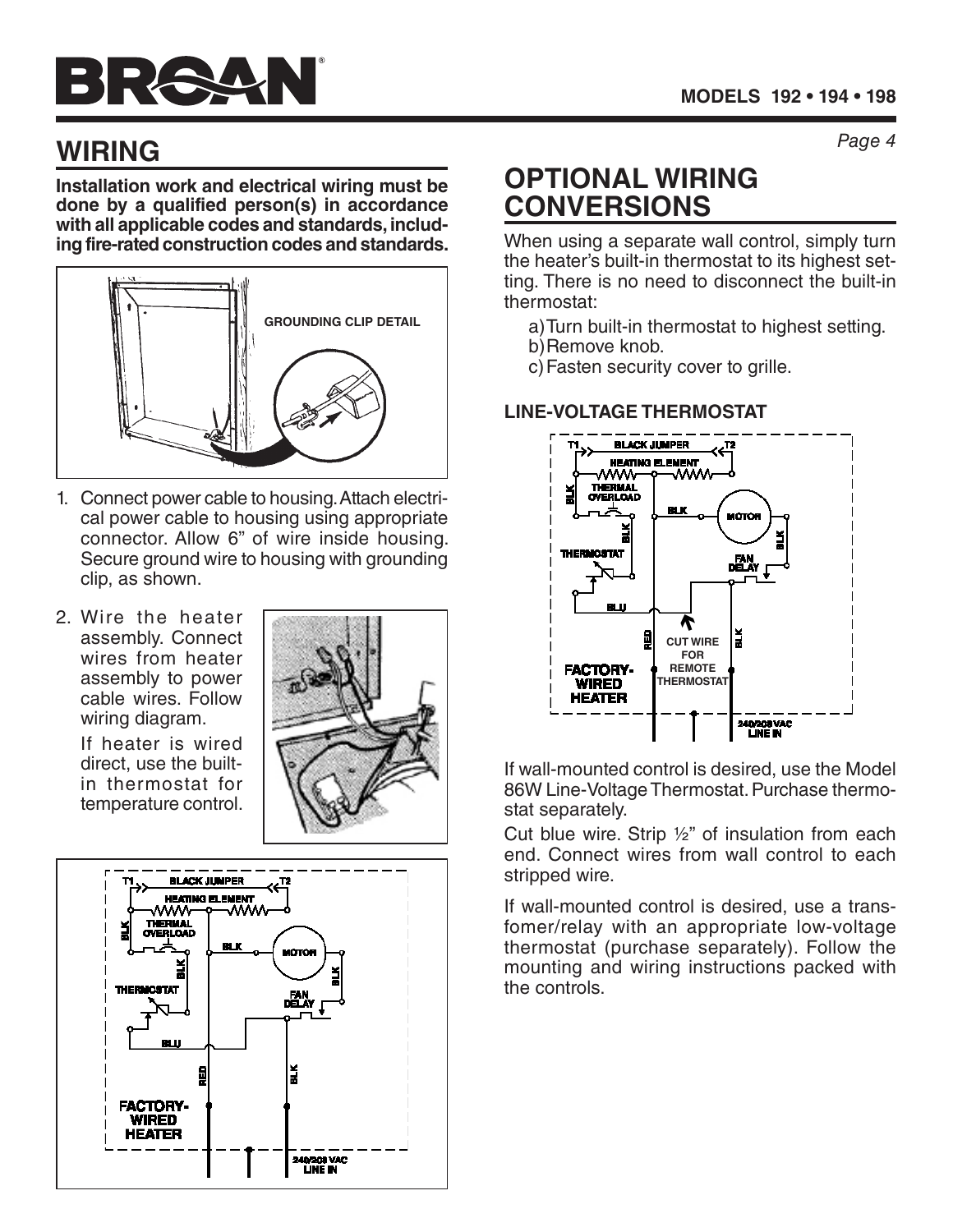*Page 5*

#### **HALF-WATTAGE CONVERSION**



The heater will produce less heat and use less electricity if converted to half-wattage. Remove the black jumper wire from the heating element and discard wire.

## **COMPLETE THE INSTALLATION**

1. Install housing mask. A housing mask has been provided to keep construction dust, drywall spray, paint, etc., from damaging the heater. Bend the flap on the mask and push it into the heater housing.

**NOTE:** Mask can be put into place before or after heater assembly is reinstalled. Remove mask before operation.

2. Reinstall heater assembly. Secure heater assembly to housing with four (4) screws. Check thermal overload button marked "RESET". Heater will not operate unless this button is depressed.



3. Install grille. Place grille over heater and attach with four (4) screws. Push knob onto thermostat stem.

- 4. Attach security cover to grille (optional). When heater is installed in a public area without a separate wall control, it is recommended that:
	- a)Built-in thermostat be set to desired temperature level.
	- b)Thermostat knob be removed.
	- c)Security cover be attached to grille with two (2) screws, provided.
- 5. Check operation. Turn on power at service entrance. Turn thermostat to its highest setting and make sure heating element and blower come on. Then turn it to its lowest setting and make sure element and blower shut off.

**NOTE:** The fan delay prevents the fan from coming on until the element is hot. Likewise, it keeps the fan running until the element cools down.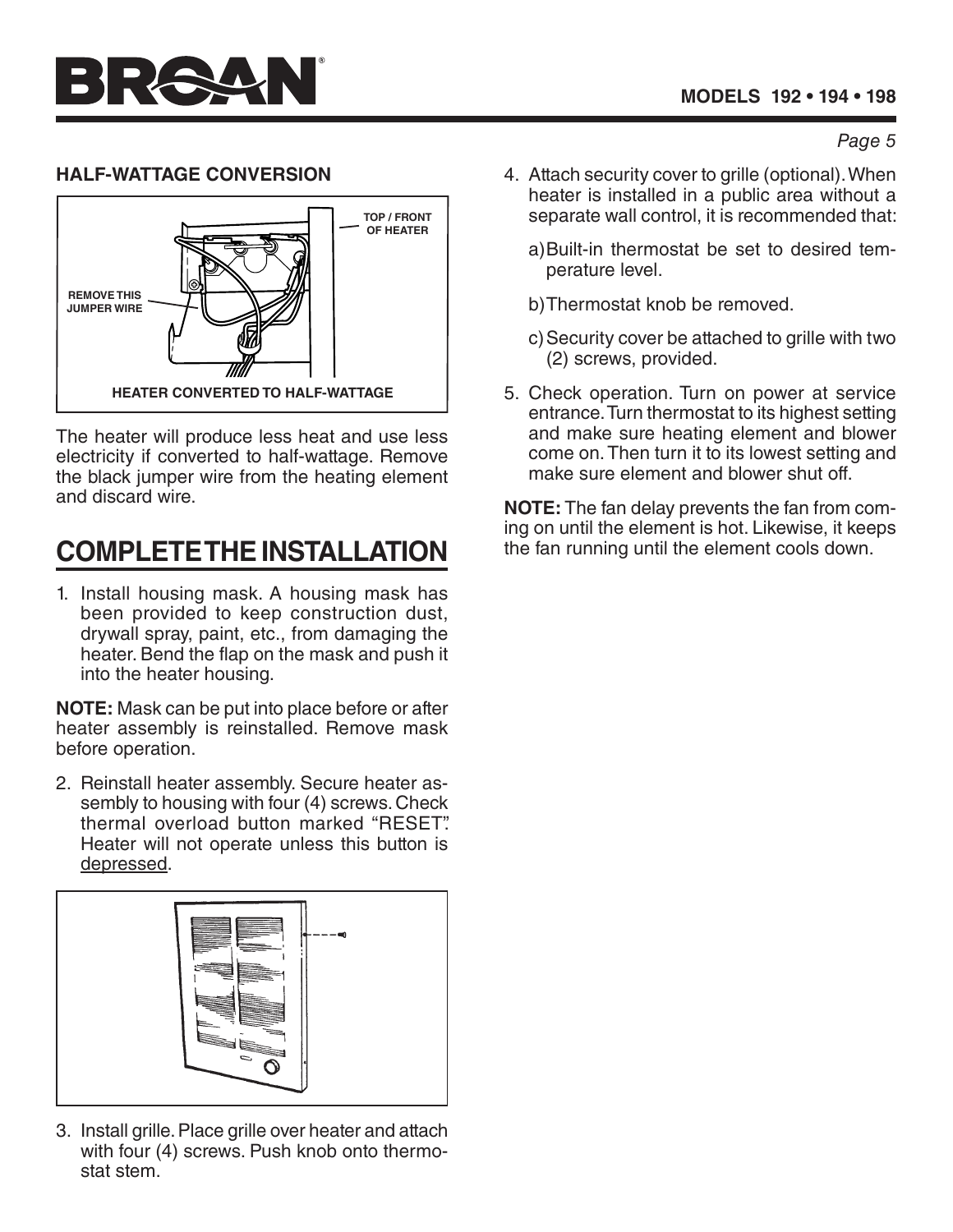

## **OPERATION**

Before using heater, make sure heater has been properly installed according to installation steps under "INSTALLATION" on page 3.

The heater can be operated using its built-in thermostat or a remote thermostat (such as the Model 86W Line-Voltage thermostat or an appropriate low-voltage thermostat and transformer/relay). The Model 85 Kit is available for surface-mount applications. Purchase these accessories separately.

#### **THERMAL OVERLOAD PROTECTOR**

Your heater is equipped with a manual-reset thermal overload protector. If heater fails to operate when thermostat is turned to its highest setting:

- 1)Turn off power at service entrance.
- 2)Remove knob and grille.
- 3)Press button marked "RESET".

This type of device is particularly useful (compared to automatic reset devices) because it encourages the user to find and correct the cause of overheating unit when resetting the protector.

#### **TO AVOID PROPERTY DAMAGE WHEN USING THIS HEATER TO PREVENT FREEZE-UPS:**

Make sure heater functions properly before leaving unattended. A tripped protector will prevent the heater from operating.



*Page 6*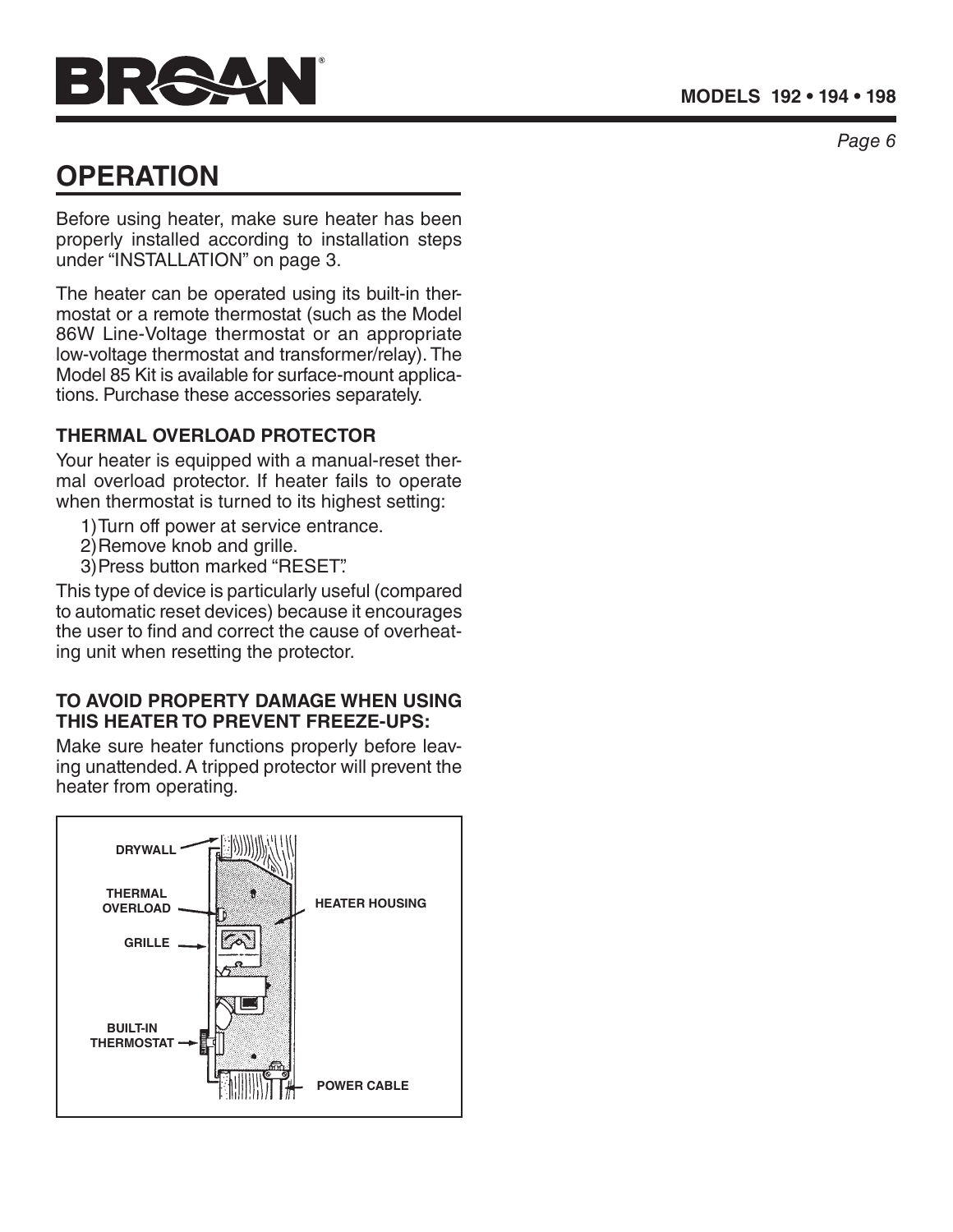# PAUL

## **MAINTENANCE**

The following maintenance and cleaning tasks can be performed by the user. All other servicing must be performed by an authorized technician If you have any questions, please consult with our customer service department at: 800-558-1711.

#### **LUBRICATION**

The heater is permanently lubricated and never needs oiling or disassembly.

#### **CLEANING**

Clean heater once a month as follows:

- 1. Turn off power at service panel.
- 2. Make sure heating element is cool.
- 3. Use a soft brush attachment to gently vacuum grille openings or wipe grille clean with a soft cloth.
- 4. Restore power.

#### **CAUTION: METAL AND ELECTRICAL PARTS SHOULD NEVER BE IMMERSED IN WATER.**

*Page 7*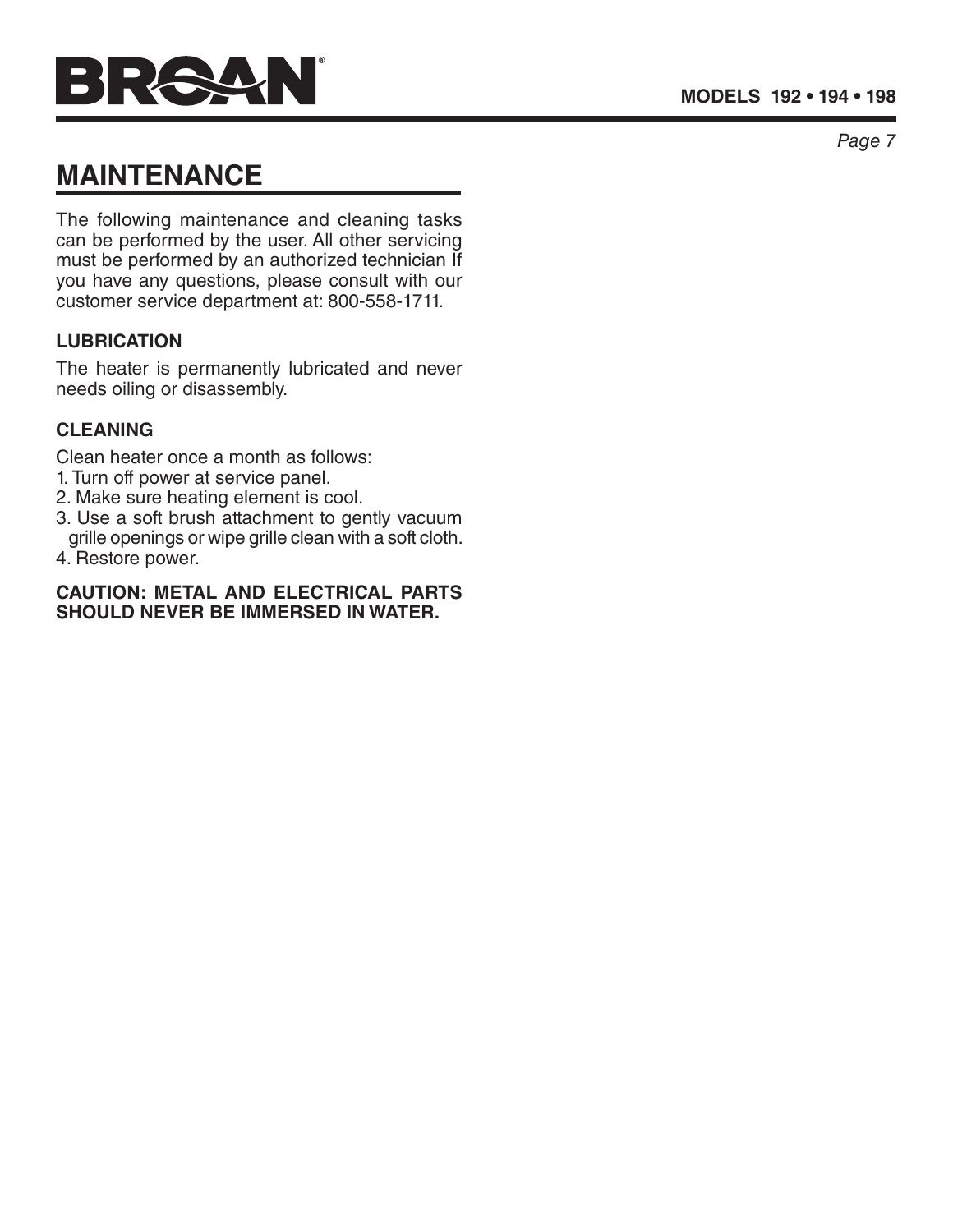

#### **MODELS 192 • 194 • 198**

*Page 8*

### **SERVICE PARTS**

 $\mathbf{0}$ 

| <b>KEY</b><br>NO. | <b>PART</b><br><b>NUMBER</b> | <b>PART DESCRIPTION</b>                                    |
|-------------------|------------------------------|------------------------------------------------------------|
| 1                 | 97009334<br>99390015         | Housing<br>Grounding Clip                                  |
| $\frac{2}{3}$     | 99030190                     | Fan Delay                                                  |
| 4                 | 98006989                     | Element Bracket (2 Required)                               |
| 5                 | 99271155                     | Heating Element (Model 192)                                |
|                   | 99270723                     | Heating Element (Model 194)                                |
|                   | 99270724                     | Heating Element (Model 198)                                |
| 6                 | 99400061                     | <b>Bushing</b>                                             |
| $\overline{7}$    | 97008688                     | Black Wire Assembly (29-1/2")                              |
| 8                 | 97008690                     | <b>Black Jumper Wire</b>                                   |
| 9<br>10           |                              | <b>Thermal Overload Bracket</b><br><b>Thermal Overload</b> |
| 11                | 97008692                     | <b>Red Power Wire</b>                                      |
| 12                | 99150491                     | Screw, 8-18 x 3/8 Ph. Pan Head                             |
|                   |                              | (14 Required)                                              |
| 13                | 97008683                     | <b>Partition Plate Assembly</b>                            |
| 14                | 93270619                     | Wire Clamp (3 Required)                                    |
| 15                | 99260425                     | Nut, 8-32 Hex Keps (2 Required)                            |
| 20                | 99160350                     | Screw, 6-32 x 1/4 Ph. Pan Head                             |
|                   |                              | (2 Required)                                               |
| 21                | 99030324                     | Thermostat                                                 |
| 22<br>23          | 99080251<br>99080249         | Motor (Model 198)                                          |
| 24                | 99020255                     | Motor (Models 192 & 194)<br>Fan Blade                      |
| 25                | 97013822                     | Grille                                                     |
| 26                | 99150478                     | Screw, 8-18 x 3/8 PH Truss Hd.                             |
|                   |                              | (4 Required)                                               |
| 27                | 99090683                     | Grille Logo                                                |
| 29                | 99360136                     | Knob                                                       |
| 30                | 99110687                     | <b>Security Cover</b>                                      |
| 31                | 93150462                     | Screw, 8-18 x 5/8 Oval Head (2 Required)                   |
|                   | 97013945                     | Assembly, Thermal Overload (Includes                       |
|                   |                              | Key Nos. 9, 10, & 12 (2))                                  |

## **WARRANTY**

#### BROAN-NUTONE ONE YEAR LIMITED WARRANTY Broan-NuTone warrants to the original consumer purchaser of its products that such products will be free from defects in materials or workmanship for a period of one year from the date of original purchase. THERE ARE NO OTHER WARRANTIES, EXPRESS OR IMPLIED, INCLUDING, BUT NOT LIM-ITED TO, IMPLIED WARRANTIES OF MERCHANTABILITY OR FITNESS FOR A PARTICULAR PURPOSE. During this one-year period, Broan-NuTone will, at its option, repair or replace, without charge, any product or part which is found to be defective under normal use and service. THIS WARRANTY DOES NOT EXTEND TO FLUORESCENT LAMP STARTERS, TUBES, HALOGEN AND INCANDESCENT BULBS, FUSES, FILTERS, DUCTS, ROOF CAPS, WALL CAPS AND OTHER ACCESSORIES FOR DUCTING. This warranty does not cover (a) normal maintenance and service or (b) any products or parts which have been subject to misuse, negligence, accident, improper maintenance or repair (other than by Broan-NuTone), faulty installation or installation contrary to recommended installation instructions. The duration of any implied warranty is limited to the one-year period as specified for the express warranty. Some states do not allow limitation on how long an implied warranty lasts, so the above limitation may not apply to you. BROAN-NUTONE'S OBLIGATION TO REPAIR OR REPLACE, AT BROAN-NUTONE'S OPTION, SHALL BE THE PURCHASER'S SOLE AND EXCLUSIVE REMEDY UNDER THIS WARRANTY. BROAN-NUTONE SHALL NOT BE LIABLE

FOR INCIDENTAL, CONSEQUENTIAL OR SPECIAL DAMAGES ARISING OUT OF OR IN CONNECTION WITH PRODUCT USE OR PERFORMANCE. Some states do not allow the exclusion or limitation of incidental or consequential damages, so the above limitation or exclusion may not apply to you.

This warranty gives you specific legal rights, and you may also have other rights, which vary from state to state. This warranty supersedes all prior warranties.

To qualify for warranty service, you must (a) notify Broan-NuTone at the address or telephone number below, (b) give the model number and part identification and (c) describe the nature of any defect in the product or part. At the time of requesting warranty service, you must present evidence of the original purchase date.

Ø

Broan-NuTone LLC 926 W. State Street, Hartford, Wisconsin 53027 www.broan.com 800-558-1711

25

 $\frac{1}{27}$ 

Product specifications subject to change without notice.

$$
\frac{1}{\sqrt{\frac{1}{\sqrt{2}}\cdot\frac{1}{\sqrt{2}}\cdot\frac{1}{\sqrt{2}}\cdot\frac{1}{\sqrt{2}}\cdot\frac{1}{\sqrt{2}}\cdot\frac{1}{\sqrt{2}}\cdot\frac{1}{\sqrt{2}}\cdot\frac{1}{\sqrt{2}}\cdot\frac{1}{\sqrt{2}}\cdot\frac{1}{\sqrt{2}}\cdot\frac{1}{\sqrt{2}}\cdot\frac{1}{\sqrt{2}}\cdot\frac{1}{\sqrt{2}}\cdot\frac{1}{\sqrt{2}}\cdot\frac{1}{\sqrt{2}}\cdot\frac{1}{\sqrt{2}}\cdot\frac{1}{\sqrt{2}}\cdot\frac{1}{\sqrt{2}}\cdot\frac{1}{\sqrt{2}}\cdot\frac{1}{\sqrt{2}}\cdot\frac{1}{\sqrt{2}}\cdot\frac{1}{\sqrt{2}}\cdot\frac{1}{\sqrt{2}}\cdot\frac{1}{\sqrt{2}}\cdot\frac{1}{\sqrt{2}}\cdot\frac{1}{\sqrt{2}}\cdot\frac{1}{\sqrt{2}}\cdot\frac{1}{\sqrt{2}}\cdot\frac{1}{\sqrt{2}}\cdot\frac{1}{\sqrt{2}}\cdot\frac{1}{\sqrt{2}}\cdot\frac{1}{\sqrt{2}}\cdot\frac{1}{\sqrt{2}}\cdot\frac{1}{\sqrt{2}}\cdot\frac{1}{\sqrt{2}}\cdot\frac{1}{\sqrt{2}}\cdot\frac{1}{\sqrt{2}}\cdot\frac{1}{\sqrt{2}}\cdot\frac{1}{\sqrt{2}}\cdot\frac{1}{\sqrt{2}}\cdot\frac{1}{\sqrt{2}}\cdot\frac{1}{\sqrt{2}}\cdot\frac{1}{\sqrt{2}}\cdot\frac{1}{\sqrt{2}}\cdot\frac{1}{\sqrt{2}}\cdot\frac{1}{\sqrt{2}}\cdot\frac{1}{\sqrt{2}}\cdot\frac{1}{\sqrt{2}}\cdot\frac{1}{\sqrt{2}}\cdot\frac{1}{\sqrt{2}}\cdot\frac{1}{\sqrt{2}}\cdot\frac{1}{\sqrt{2}}\cdot\frac{1}{\sqrt{2}}\cdot\frac{1}{\sqrt{2}}\cdot\frac{1}{\sqrt{2}}\cdot\frac{1}{\sqrt{2}}\cdot\frac{1}{\sqrt{2}}\cdot\frac{1}{\sqrt{2}}\cdot\frac{1}{\sqrt{2}}\cdot\frac{1}{\sqrt{2}}\cdot\frac{1}{\sqrt{2}}\cdot\frac{1}{\sqrt{2}}\cdot\frac{1}{\sqrt{2
$$

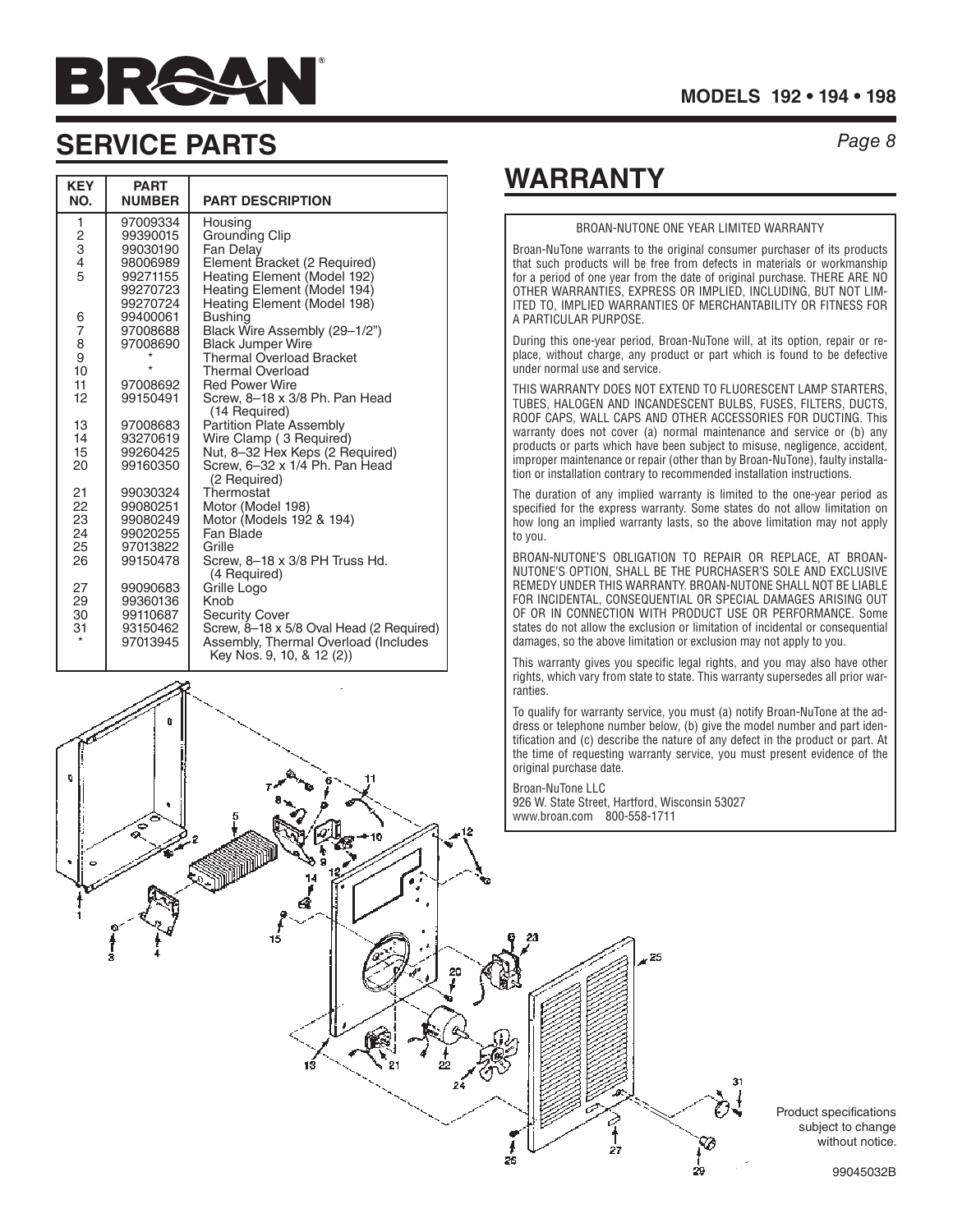# *Página 9* **Calentador de la Pared**

## **LEA Y CONSERVE ESTAS INSTRUCCIONES**

## **INSTRUCCIONES IMPORTANTES**

#### **LEA TODAS LAS INSTRUCCIONES ANTES DE INSTALAR O USAR ESTE CALENTADOR.**

Para reducir el riesgo de incendios, descargas eléctricas o lesiones personales, observe las siguientes precauciones:

- 1. Use la unidad solo de la manera indicada por el fabricante. Si tiene preguntas, comuníquese con el fabricante a la dirección o al número telefónico que se incluye en la garantía.
- 2. Antes de dar servicio a la unidad o de limpiarla, interrumpa el suministro eléctrico en el panel de servicio y bloquee los medios de desconexión del servicio para evitar que la electricidad se reanude accidentalmente. Cuando no sea posible bloquear los medios de desconexión del servicio, fije firmemente una señal de advertencia (como una etiqueta) en un lugar visible del panel de servicio.
- 3. El trabajo de instalación y el cableado eléctrico deben estar a cargo de personal capacitado, de acuerdo con todos los códigos y normas correspondientes, incluidos los códigos y normas de construcción específicos sobre protección contra incendios.
- 4. Al cortar o perforar a través de la pared o del cielo raso, tenga cuidado de no dañar el cableado eléctrico ni otros servicios ocultos.
- 5. Este calentador se calienta cuando se usa. Para evitar quemaduras, no deje que la piel desnuda toque las superficies calientes. Mantenga materiales combustibles como muebles, almohadas, ropa de cama, papeles, ropa, etc., así como las cortinas, por lo menos a 3 pies (0.9 m) de la parte delantera del calentador.
- 6. Es necesario tener extremo cuidado cuando se use un calentador cerca de niños o personas inválidas, y siempre que el calentador se deje funcionando y sin atención.
- 7. No haga funcionar ningún calentador después de que presente una falla. Desconecte la energía eléctrica en el panel de servicio y pida que un electricista acreditado inspeccione el calentador antes de volverlo a usar.
- 8. No lo use en exteriores.
- 9. Para desconectar el calentador, mueva los controles a la posición de apagado y desconecte la energía eléctrica al circuito del calentador en el panel de desconexión principal (o active el interruptor de desconexión interna, si existe).
- 10. No inserte ni permita que objetos extraños entren en la abertura de ventilación o de escape, pues esto puede ocasionar una descarga eléctrica, un incendio o daños al calentador.
- 11. Para prevenir un posible incendio, no bloquee la entrada o salida del aire de ninguna manera.
- 12. El calentador tiene piezas calientes y que pueden generar arcos eléctricos o chispas en el interior. No lo use en áreas donde se use o almacene gasolina, pintura o vapores o líquidos flamables.
- 13. Use este calentador solamente como se describe en este manual. Cualquier otro uso no recomendado por el fabricante puede ocasionar un incendio, una descarga eléctrica o lesiones a personas.
- 14. Instale el calentador por lo menos 30,48 cm (12 pulg.) desde el piso o cualquier pared adyacente.
- 15. Para evitar golpe eléctrico: No instale la unidad en una bañera o recinto de ducha. Nunca coloque un interruptor en un lugar que pueda ser alcanzado desde una bañera o ducha.
- 16. Este producto SOLAMENTE se puede instalar en una pared. No lo monte en ninguna otra posicion.
- 17. No conecte el calentador a un variador de luz o control de velocidad.
- 18. Este producto debe ser conectado a tierra.

## **GUARDE ESTAS INSTRUCCIONES**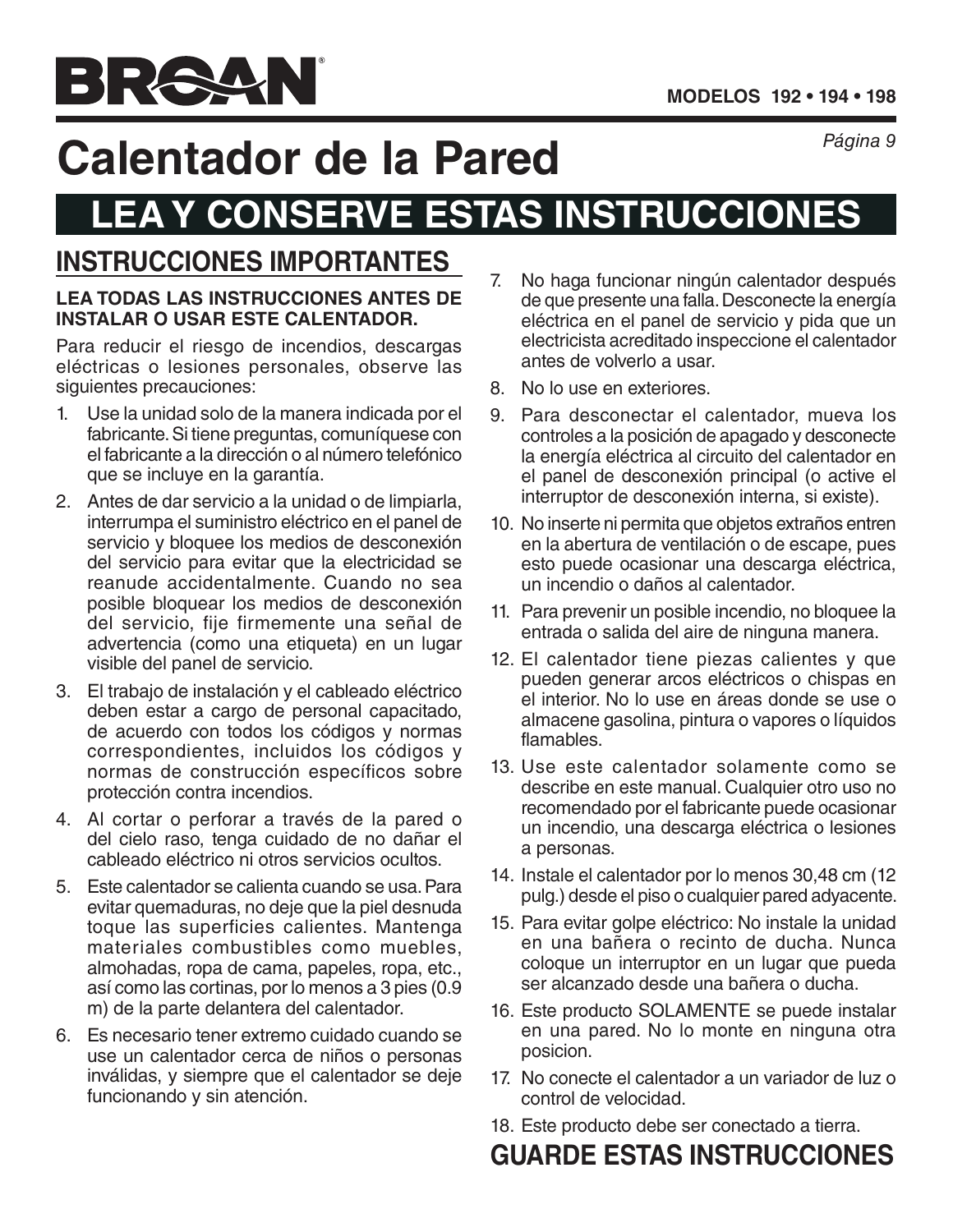

## **PLANIFICACION**

Este calentador ha sido diseñado para proporcionar calefacción adicional desde el cielo raso en una con strucción nueva o una ya existente.

Escoja un lugar en que el borde del calentador se encuentre por lo menos a 30,48 cm (12 pulg.) de cualquier superficie vertical adyacente.

Este calentador se puede poner en funcionamiento usando su termostato incorporado o un termostato a distancia (por ejemplo el termostato de tensión de línea Modelo 86 o un termostato de bajo voltaje ap ropiado y transformador/relé). El conjunto Modelo 85 está disponible para aplicaciones de montaje en su perficie. Adquiera estos accesorios en forma separada. Proporcione al calentador la tensión de línea y cable de energía eléctrica apropiados.

**NOTA**: La energía se puede tomar de un circuito cercano, lo que dependerá del vatiaje requerido del calentador y amperaje nominal del circuito.

El calentador se puede convertir a mitad de vatiaje para evitar sobrecargar dichos circuitos.

| <b>IMODELO</b> | <b>VOLTIOS</b> | <b>AMPS</b> | <b>VATIOS</b> | <b>BTU/HR</b> |
|----------------|----------------|-------------|---------------|---------------|
| 192            | 240            | 8.33/4.17   | 2000/1000     | 6827/3413     |
| 194            | 240            | 12.50/6.25  | 3000/1500     | 10240/5120    |
| 198            | 240            | 16.67/8.33  | 4000/2000     | 13653/6827    |

El cableado viene de fábrica para las corrientes nominales **en letras oscuras**.

Sección "CONVERSIONES DE CABLEADO ORIGINAL" encontrará las instrucciones de con versión de vatiaje.



Al instalar este calentador, siga estos pasos básicos:

- 1) Clave la caja en las vigas.
- 2) Conecte el cable de energía eléctrica.
- 3) Fije el conjunto del calentador y la rejilla a la caja

*Página 10*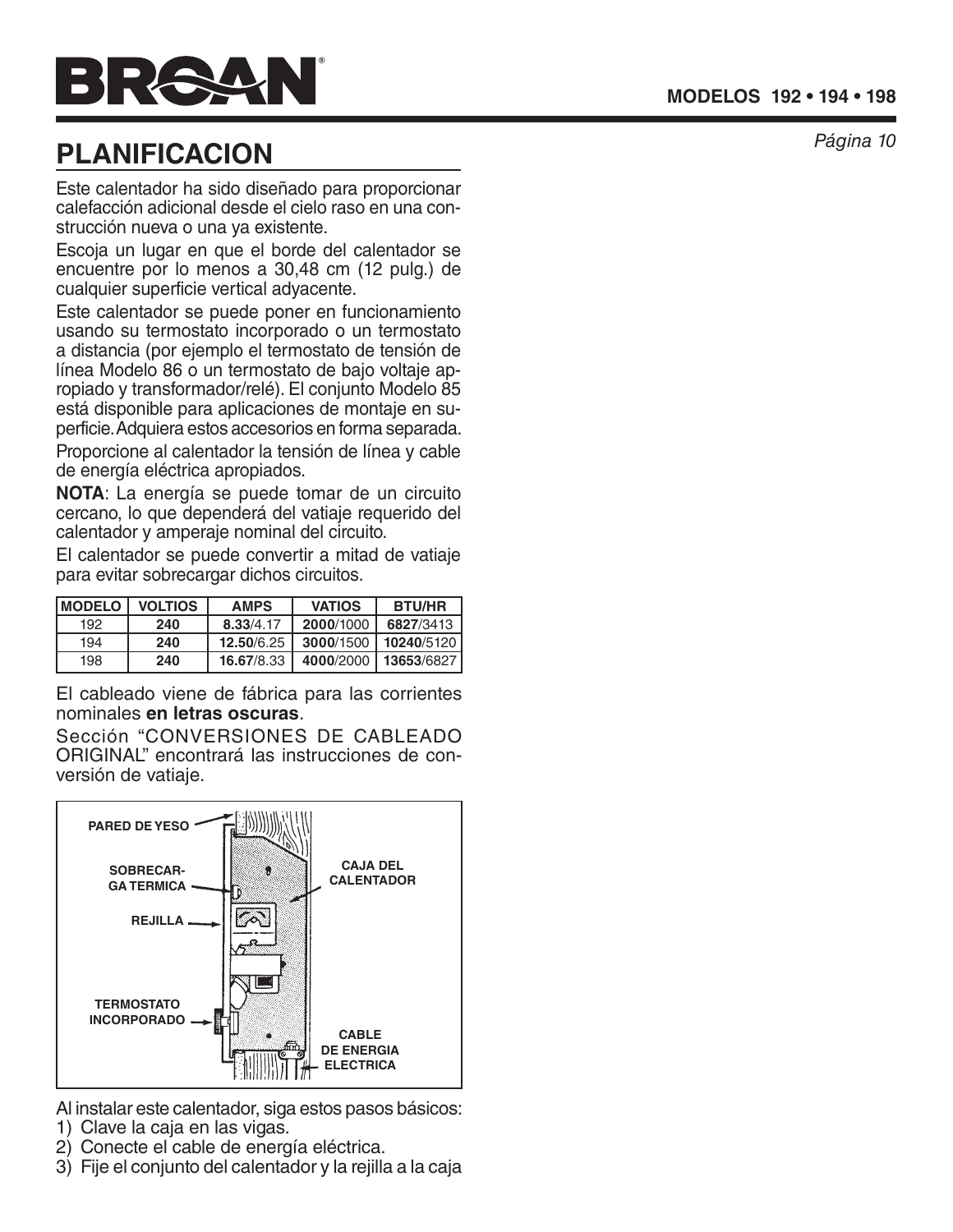# $\blacksquare$

## *Página 11* **INSTALACION**

**ADVERTENCIA: Para reducir el riesgo de incendio, no almacene ni use gasolina u otros vapores y líquidos flamables en las cercanías del calentador.**

**PRECAUCIÓN: Temperatura alta, el riesgo de incendio, mantenga los cables eléctricos, cortinas, muebles y otros materiales combustibles por lo menos 3 pies (0,9 m) del frente del calentador y lejos de la cara y la parte trasera.**



1. Saque el conjunto de calentador de la caja. Saque los cuatro (4) tornillos que se muestran y saque el conjunto del calentador.



2. Enganche la caja en las vigas de la pared.

**NOTA**: Sitúe la caja a una distancia por lo menos de 30,48 cm (12 pulg.) del piso o de cualquier pared adyacente.

Use las guías de medida al costado de la caja, a fin de colocarla a nivel con la pared terminada. Clave la caja a las vigas a través del agujero y la ranura en ambos lados de la caja.

**NOTA**: En una construcción de vigas con centro de 60,96 cm (24 pulg.), se hace necesaria una armazón entre las vigas.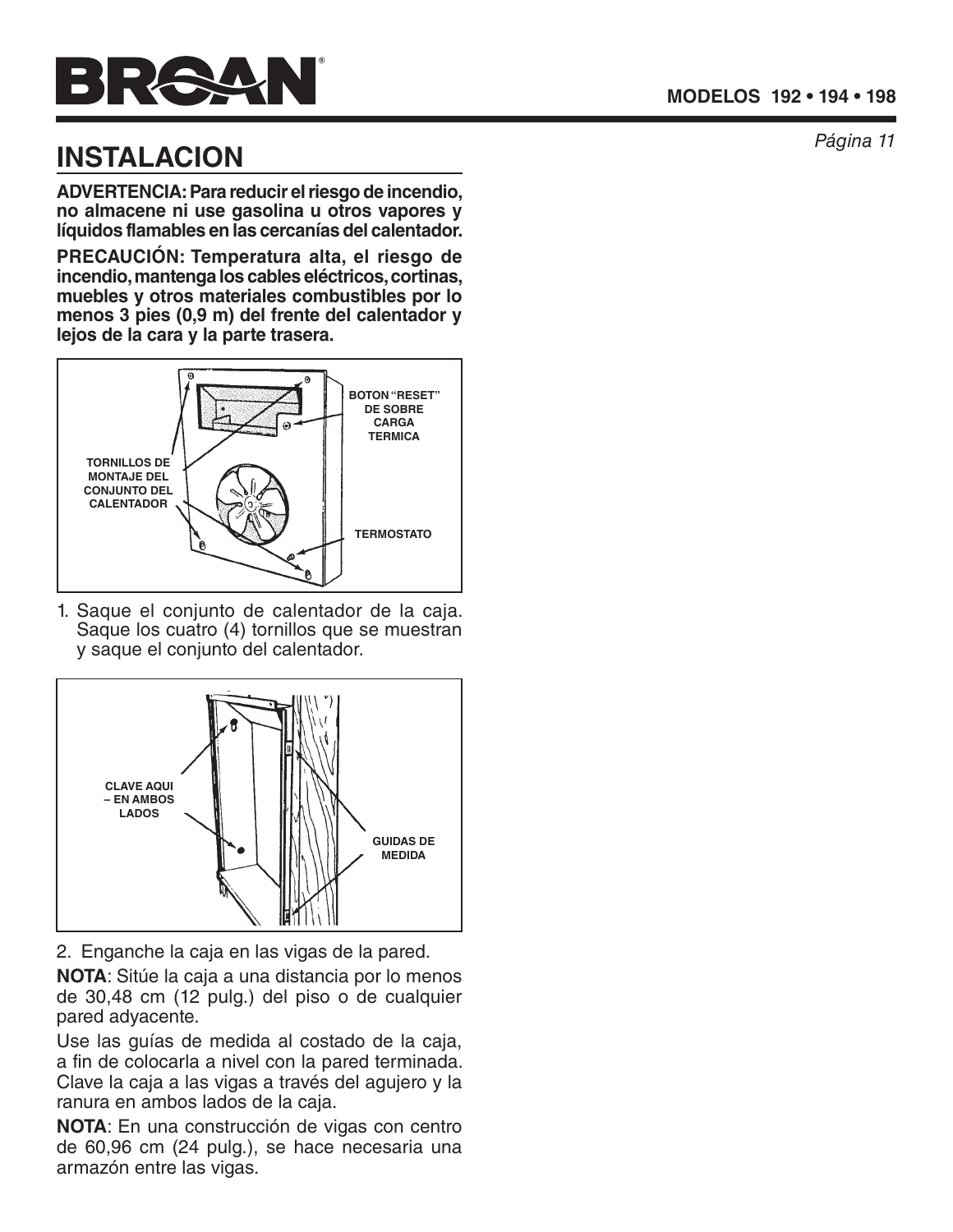# $\Rightarrow$   $\Rightarrow$   $\Rightarrow$

*Página 12*

## **CABLEADO**

**El trabajo de instalación y el cableado eléctrico deben estar a cargo de personal capacitado, de acuerdo con todos los códigos y normas correspondientes, incluidos los códigos y normas de construcción específicos sobre protección contra incendios.**

1. Conecte el cable de electricidad a la caja. Conecte el cable de energía eléctrica a la caja usando el conector adecuado.



Deje 15,24 cm (6 pulg.) de cable dentro de la caja. Fije firmemente a la caja el cable de conexión a tierra con el sujetador, tal como se muestra.

2. Cableado del conjunto de calentador. Conecte los alambres del conjunto de calentador a los alambres de cable de energía. Siga el diagrama de cableado.

> Si el calentador está cableado en forma directa, use el termostato incorporado para el control de temperatura.





## **CONVERSIONES DE CABLEADO OPCIONAL**

Al usar un control de pared separado, prenda el termostato incorporado al calentador en su graduación más alta. No es necesario desconectar el termostato incorporado.

Para evitar un ajuste descendente no deseado del termostato incorporado:

- a) Ponga el termostato incorporado en su graduación más alta.
- b) Quite la perilla.
- c) Fije la cubierta de seguridad a la rejilla.

### **TERMOSTATO DE TENSIÓN DE LÍNEA**



Si se desea control montado en la pared, use el termostato de tensión de línea Modelo 86W. Compre el termostato por separado.

Corte el cable azul. Quite 1,27 cm (½ pulg.) de aislamiento en cada extremo. Conecte los cables del control de pared con cada cable desnudo.

Si se desea control montado en la pared, uso un termostato de bajo voltaje apropiado (compre por separado). Siga las instrucciones de montaje y cableado que vienen con los controles.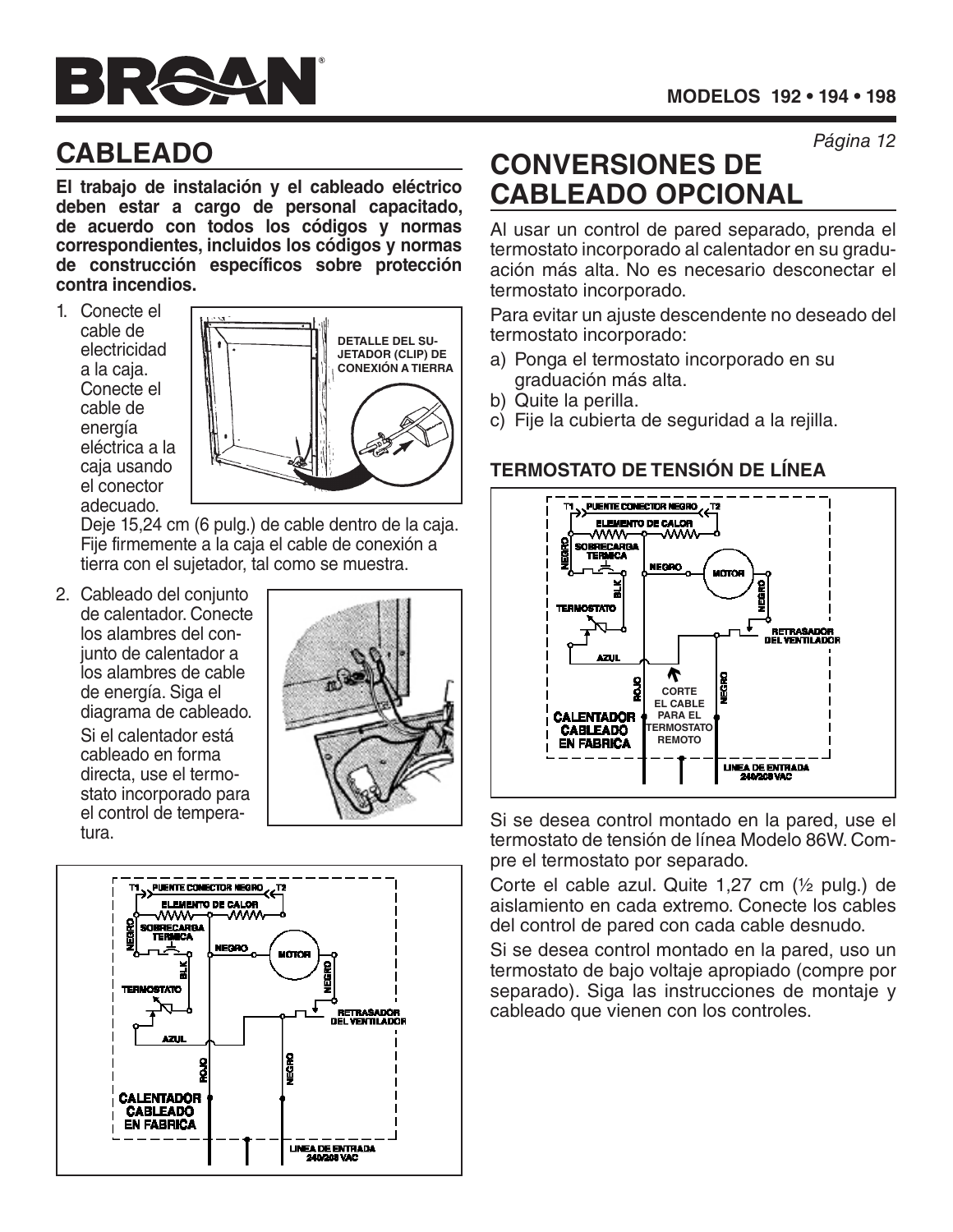### **CONVERSIÓN A MITAD DE VATIAJE**



El calentador producirá menos calor y usará menos electricidad si se le convierte a mitad de vatiaje. Saque del elemento de calor el alambre negro de puente y bote éste.

## **COMPLETE LA INSTALACION**

1. Instale la cubierta de la caja. Se provee una cubierta de caja para evitar que el polvo de la construcción, rocíos de yeso, pintura, etc., dañen el calentador. Doble la aleta de la cubierta y póngala dentro de la caja del calentador.

**NOTA**: La cubierta se pueded colocar en su lugar antes o después de reinstalar el conjunto del calen tador.

2. Reinstale el conjunto del calentador. Fije el conjunto del calentador a la caja con cuatro (4) tornillos. Mire el botón "RESET" de sobrecarga térmica. El calentador no funcionará a menos que el botón esté oprimido.



3. Instale la rejilla. Coloque la rejilla sobre el calentador y fíjelo con cuatro (4) tornillos. Empuje la perilla en el vástago del termostato.

- 4. Fije la cubierta de seguridad a la rejilla (opcional). Cuando se instala el calentador en un área pública sin un control de pared separado, se recomienda:
	- a)Graduar el termostato incorporado al nivel de temperatura deseado.
	- b)Quitar la perilla del termostato.
	- c)Fijar la cubierta de seguridad a la rejilla con dos (2) tornillos, que se proveen.
- 5. Compruebe el funcionamiento. Conecte la energía en la entrada de servicio. Active el termostato en su graduación más alta y compruebe que se activen el elemento de calor y el soplador. Luego actívelo en su graduación más baja y compruebe que se apaguen el elemento y el soplador.

**NOTA:** El retrasador del ventilador evita que el ventilador se active hasta que el elemento esté caliente. Asimismo, mantiene al ventilador en funcionamiento hasta que el elemento se enfríe.

#### *Página 13*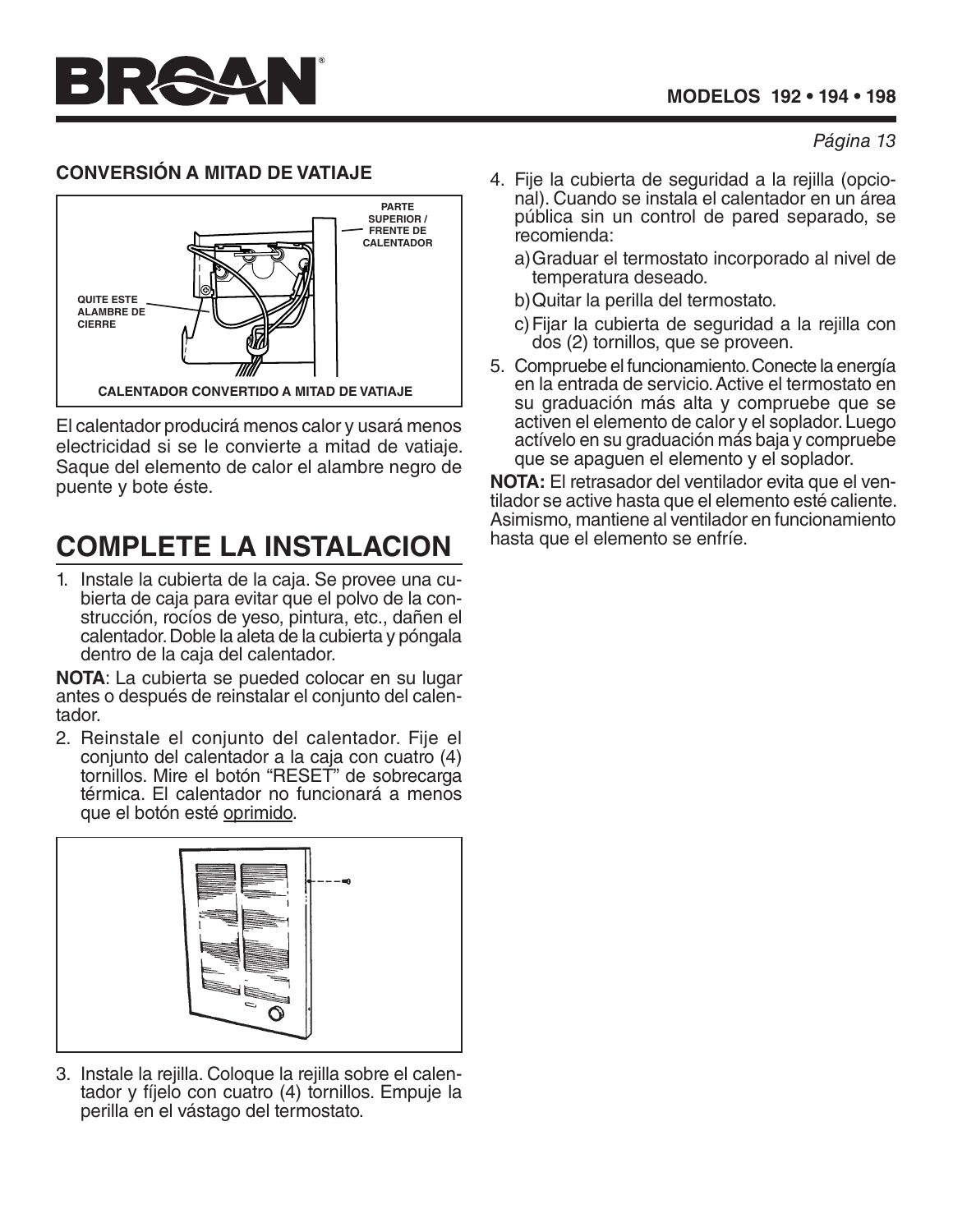## **OPERACIÓN**

Antes de usar el calentador, asegúrese de que esté instalado adecuadamente, de acuerdo con los pasos de instalación indicados en "INSTALACION" en la página 9.

El calentador de puede ser operado usando su builtin termostato o un termostato remoto (tales como el Modelo 86W termostato de Line-Voltage o un termostato de baja-voltaje apropiado y el transformador / relé). El 85 Kit Modelo está disponible para aplicaciones superficie de-de montaje en. Compra estos accesorios por separado.

### **PROTECTOR DE SOBRECARGA TERMICA**

Su calentador cuenta con un protector de sobrecarga térmica de reposición manual. Si el calentador no funciona cuando el termostato está activado en su graduación más alta:

- 1)Corte la energía en la entrada de servicio.
- 2)Saque la perilla y la rejilla.
- 3)Oprima el botón "RESET".

Este tipo de dispositivo es especialmente útil (com parado con los de reposición automática), ya que alienta al usuario a encontrar y corregir la causa del sobrecalentamiento de una unidad al reajustar el protector.

#### **A FIN DE EVITAR DAÑOS A LA PROPIEDAD CUANDO SE USE ESTE CALENTADOR PARA EVITAR CONGELAMIENTOS:**

COMPRUEBE que el calentador funciona correcta mente ANTES de dejarlo desatendido. Un protector desconectado evitará que el calentador opere.



*Página 14*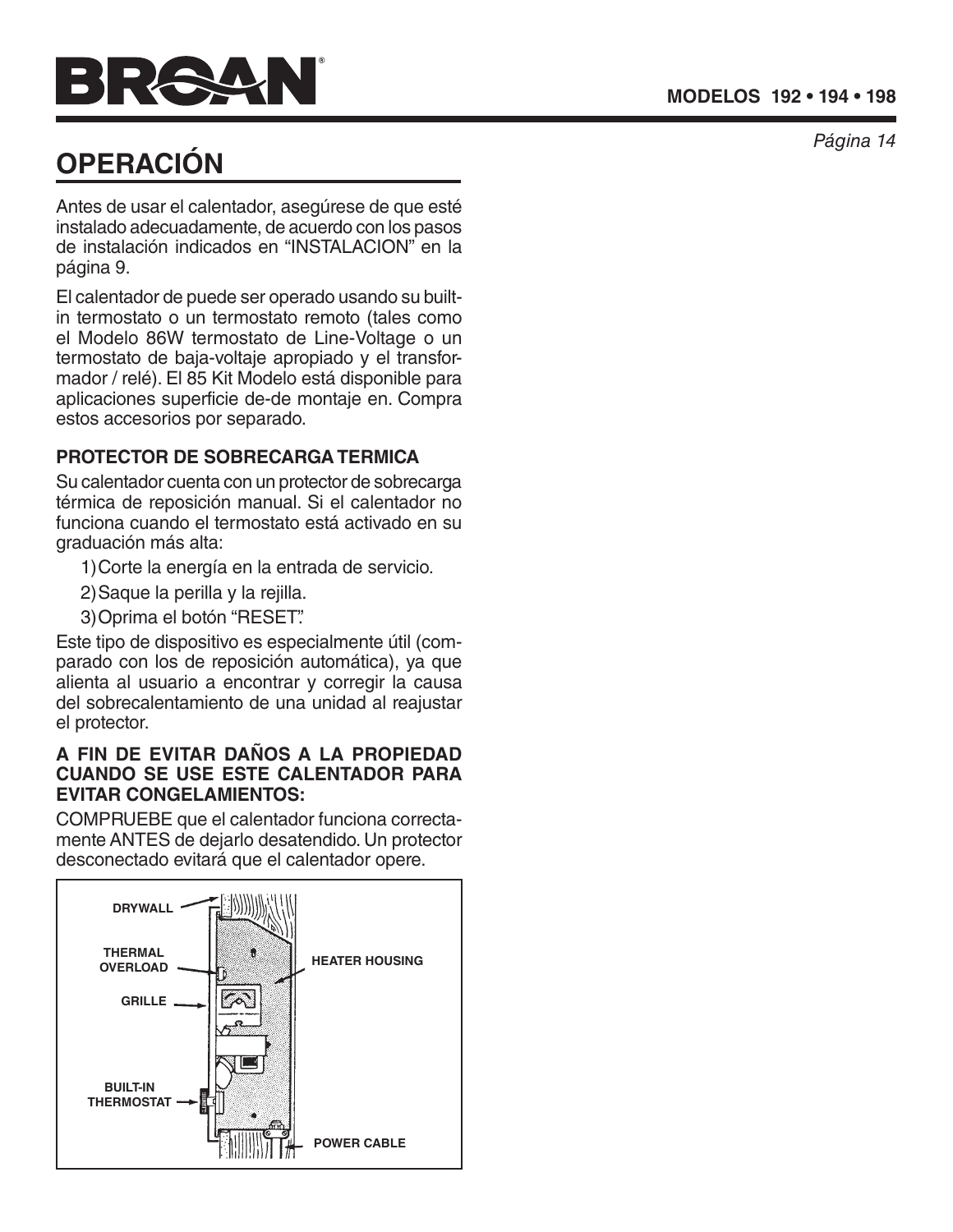

*Página 15*

## **MAINTENIMIENTO**

El usuario puede realizar las siguientes tareas de mantenimiento y limpieza. Todos los demás servicios los debe realizar un técnico autorizado. Si tiene preguntas, consulte a nuestro departamento de servicio al cliente llamando al: 800-558- 1711.

#### **LUBRICACIÓN**

El calentador está permanentemente lubricado y nunca necesitará ponerle aceite ni desarmarlo.

#### **LIMPIEZA**

Limpie el calentador una vez al mes tal como sigue:

- 1. Apague la energía eléctrica en el panel de servicio.
- 2. Asegúrese de que el elemento de calefacción esté frío.
- 3. Use un aditamento de cepillo suave para aspirar suavemente aberturas de la rejilla o limpie la rejilla con un paño suave.
- 4. Restaure la energía eléctrica.

#### **CUIDADO – LAS PIEZAS METALICAS Y ELEC - TRICAS NUNCA SE DEBEN SUMERGIR EN AGUA.**